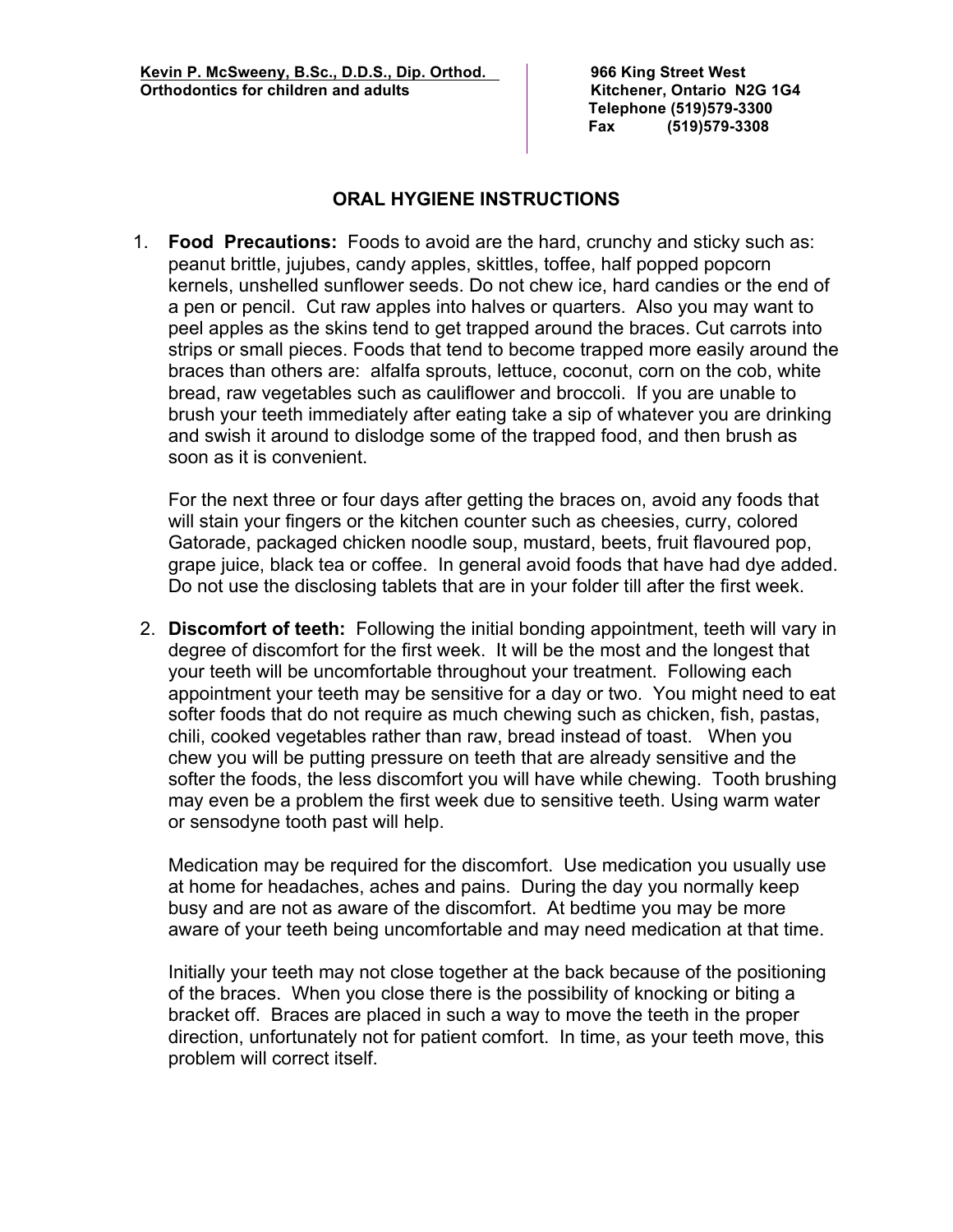3. **Toothbrushing Instructions:** Brush across the gums and the braces in small circles, being careful not to scrub side to side. The first row of bristles is then worked under the wire. For the top teeth, work the bristles down, and the bottom teeth work the bristles up. Brush the inside of the teeth and biting surface normally. Your tongue also has lots of bacteria on its surface so brush it every time you brush your teeth. Generally, you brush the gums, braces and under the wire to clean the teeth.

**Proxabrush:** The proxabrush is a great little tool for close-up cleaning between the braces and under the wires. Work the proxabrush in little "boxes or squares" around each bracket and under all hooks. Use your proxabrush at least once a day, every day.

**Rubber Tip Stimulator:** The rubber tip stimulator aids in disrupting the bacteria that accumulates around the gums and between your teeth. It also massages and stimulates the gums to keep them tight and healthy. Use the tip to trace along the gum line on both the inside and outside of your teeth. Also place the tip between your teeth at the gum line and do little circles to massage the gums where it meets between your teeth, then bring the tip up/down between your teeth to clean the edge where your teeth meet. You should spend at least ten minutes every day with the rubber tip. This can be done anytime, anywhere, not just in the bathroom. A good time is while watching television or reading.

**Flossing:** Although not as easy to do with braces on, it is recommended that flossing be done on a daily basis. The floss is threaded under the wire using a floss threader then floss between two teeth as you normally would.

**Soft Piks:** This tool does not take the place of flossing. To use, insert between the teeth at the gum line so it will come through to the backside of your teeth.

**Disclosing Tablets:** Do not use the tablets for at least one week. Also do not use if you have any allergies to red dye. The disclosing tablets are used following a thorough brushing. If there is any plaque left on the teeth, these areas will be pink after using the tablets. After brushing your teeth, suck on a tablet to soften it and swish it around your teeth for about a minute. Rinse your mouth with water, getting rid of the excess dye. If you have brushed your teeth properly, only your lips, gums and tongue will be pink (will wear off by morning). If you have not brushed your teeth properly, there will be pink areas on your teeth. You will then need to brush your teeth until the pink comes off.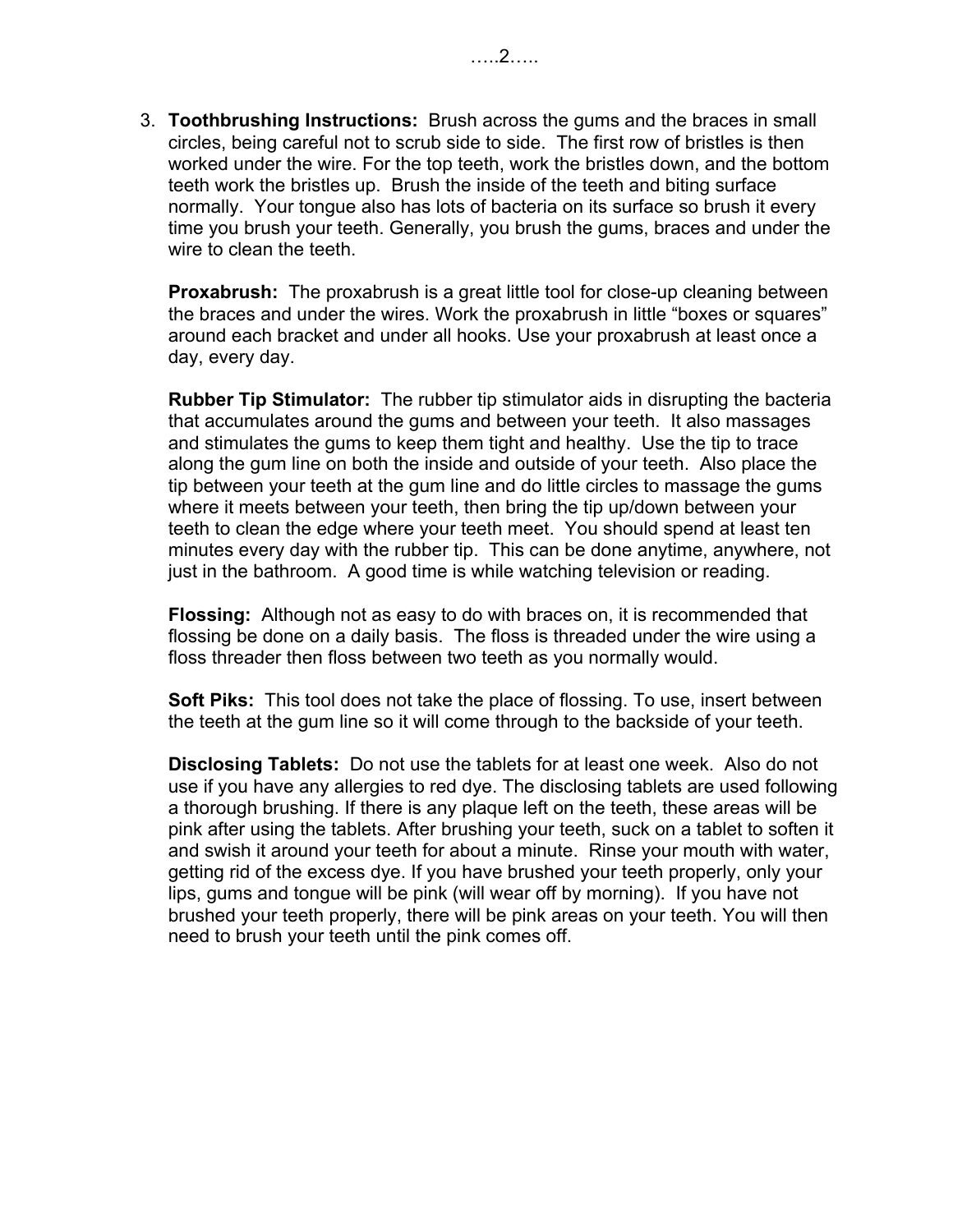Gums may bleed, but don't stop brushing or using any of the other home care tools as this is an indication your gums are not healthy. Once the gums are healthy the bleeding will stop. Your gums may become puffy and swollen. It could be a natural reaction to the moving of the teeth, which will disappear when the braces are removed. The more likely cause, is that the gums have become infected due to poor home care. Daily home care with your toothbrush, proxabrush, rubber tip stimulator and dental floss will prevent bacteria build-up and infection.

4. **Sores In Mouth:** Another problem you may have is the development of little sores in your mouth. Every time you talk or eat, your cheeks rub up against the brackets and may cause a sore spot. Your cheeks have to toughen-up, but until then, you can cover the brackets with wax. This wax will come off when you eat or brush your teeth, but is not harmful to swallow. Use the wax during the day when you are talking and eating, but remove it at bedtime so your cheeks have a chance to toughen-up. Teejel or Orajel will numb the sore spot for approximately twenty to thirty minutes, giving temporary relief. Teejel and Orajel may be purchased at a pharmacy and should be applied as directed. Salt water rinses used numerous times during the day also helps with healing. Add 1 teaspoon of salt to one glass of warm water.

Another cause of a sore spot is if the wire shifts and protrudes out at the back. If this occurs, call the office and explain that you need a wire trimmed and an appointment will be arranged in the next few days. In the meantime you can place a piece of wax on top of the wire to hold it down. You may also want to continue with the salt water rinses for a few days after having the wire trimmed.

Also the wire may pull out of the back bracket and poke you at the back of the mouth. Most often this occurs on the side you chew on, because pressure has been put on the wire, this will not occur when you go into heavier wires. You can slip the wire under the hook of the bracket and put some wax on it, if your appointment is not for a while, you can call and arrange to come in to have it put back in or snipped off.

5. Please call the office **IMMEDIATELY** if you notice that a bracket is loose or wiggly. We can then allow more time at your next appointment or arrange to have you come in a few weeks earlier to repair the bracket. **PLEASE CALL THE OFFICE EVEN IF YOUR APPOINTMENT IS ON THE SAME DAY OR THE NEXT DAY.** You do not need to come in immediately if a bracket is off unless it is causing you discomfort or it is on a front tooth. A bracket which is loose for a few days will not necessarily delay treatment (unless it is just before the appointment to have your braces removed). Failure to notify the office prior to your appointment may require that the bracket be replaced at a subsequent appointment.